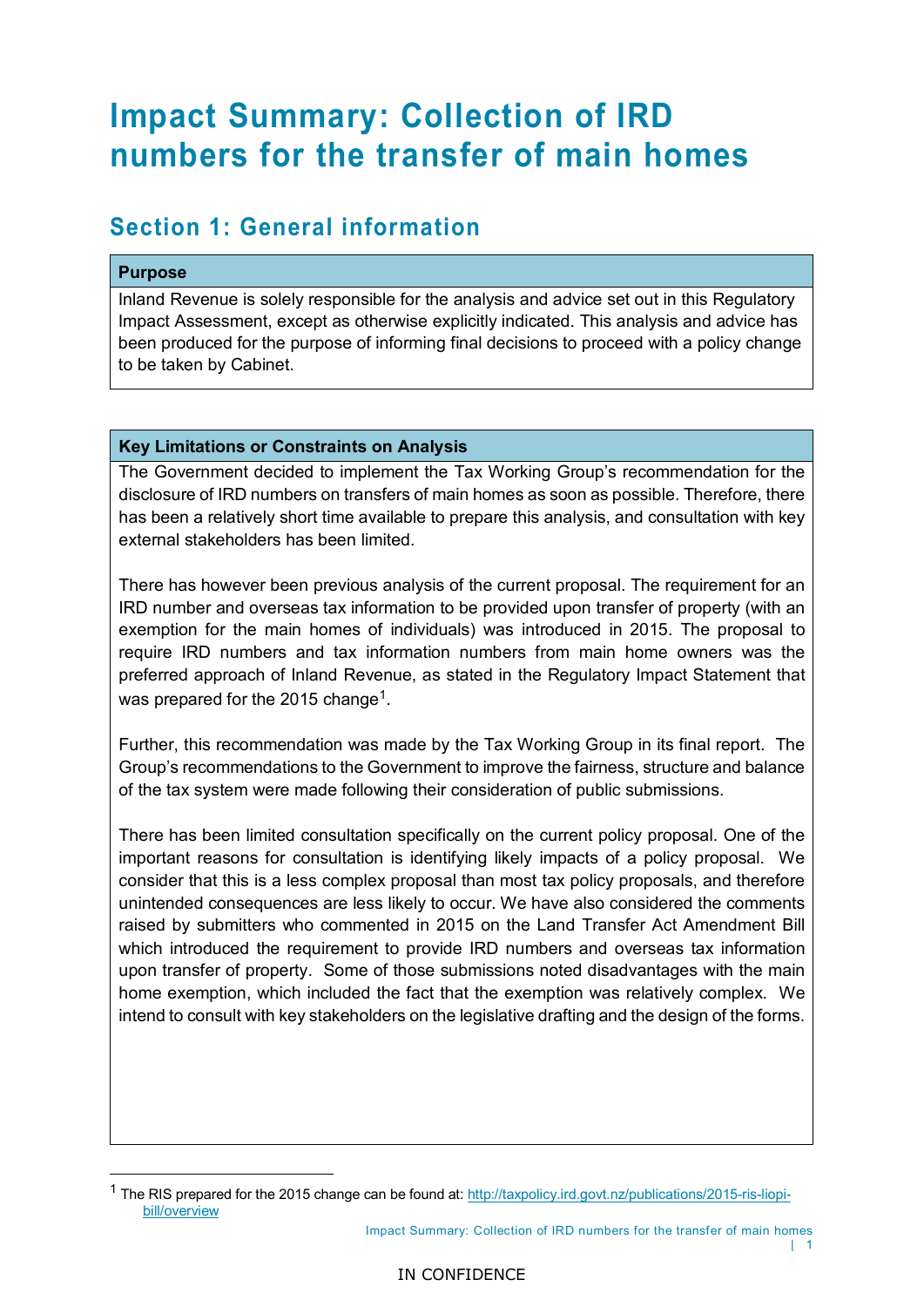**Responsible Manager (signature and date):**

Peter Frawley Policy Manager Policy and Strategy Inland Revenue

17 May 2019

Impact Summary: Collection of IRD numbers for the transfer of main homes | 2

IN CONFIDENCE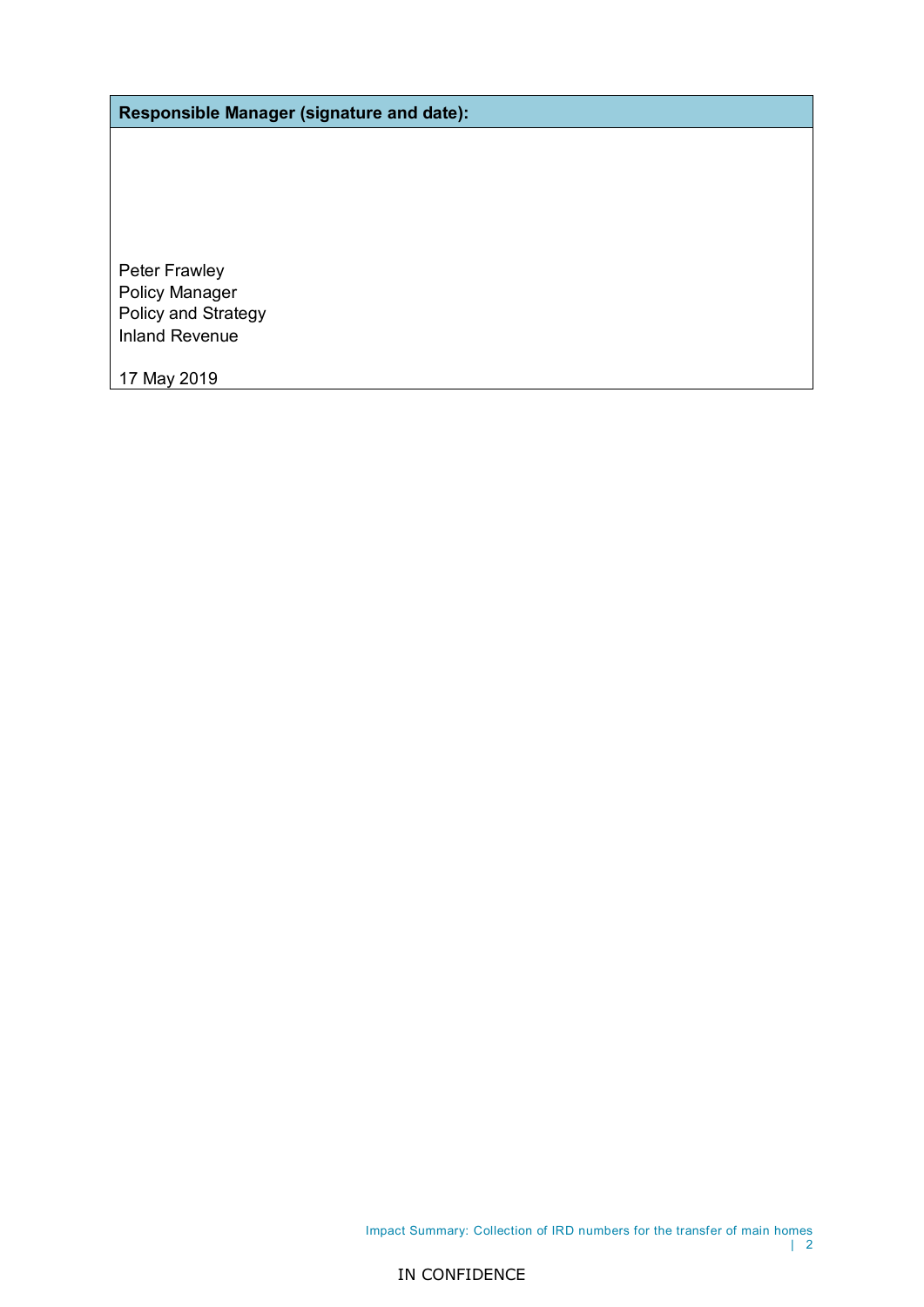# **Section 2: Problem definition and objectives**

#### **2.1 What is the policy problem or opportunity?**

Currently, transferors (sellers) and transferees (purchasers) must each complete a Land Transfer Tax Statement when a property is transferred. The Land Transfer Tax Statement collects information relating to property ownership, for statistical purposes and the purpose of improving compliance with the tax rules around property, including the rules targeting property speculation.

The tax information required for a Land Transfer Tax Statement includes the transferor or transferee's IRD number and, if applicable, information about the person's overseas tax residence (the person's overseas tax information number (TIN) and the jurisdiction in which they are tax resident). The IRD number and property details are then supplied to Inland Revenue for use in its property tax compliance work. The overseas tax information is supplied to Inland Revenue to share with other countries in accordance with New Zealand's tax treaties to help prevent global tax evasion.

Transferors and transferees are not currently required to include their IRD number and overseas tax information if the property transfer qualifies as a "non-notifiable transfer". The most common reason a property transfer is a non-notifiable transfer is because the property being transferred is used as the transferor or transferee's main home.<sup>[2](#page-2-0)</sup>

However, trusts must still provide IRD numbers and overseas tax information, even if it is the settlor's main home.

#### **Problem**

Initial analysis of property transactions by Inland Revenue to determine compliance with the bright-line rule<sup>[3](#page-2-1)</sup> has detected some non-compliance. (The level of non-compliance cannot be accurately determined owing, in part, to the incomplete tax information collected for transfers of main homes.)

The fairness of the tax system is undermined where taxpayers don't comply with their tax obligations. Where Inland Revenue suspects instances of non-compliance with the property tax rules, it follows these up. However, having many transactions for which an IRD number is not supplied, based upon a non-notifiable transfer which is self-determined, makes it more difficult to detect and therefore remedy the true levels of non-compliance.

The main home exemption for IRD numbers creates a gap in information provided to Inland Revenue and consequently decreases the enforcement benefits from collecting tax information at the point of property transfer.

<span id="page-2-0"></span> $2$  A transfer cannot be a non-notifiable transfer if the transferor or transferee is an "offshore person" (for example, if they are a non-New Zealand resident and they do not have a residence class visa, or they are a citizen or hold a residence class visa but have not physically been in New Zealand for a certain period of time).

<span id="page-2-1"></span> $3$  The bright-line rule was introduced in 2015 and originally deemed the disposal of residential land to be taxable if disposal occurred with 2 years of acquisition. It was amended in 2018 to now apply to residential property disposed of within 5 years of acquisition.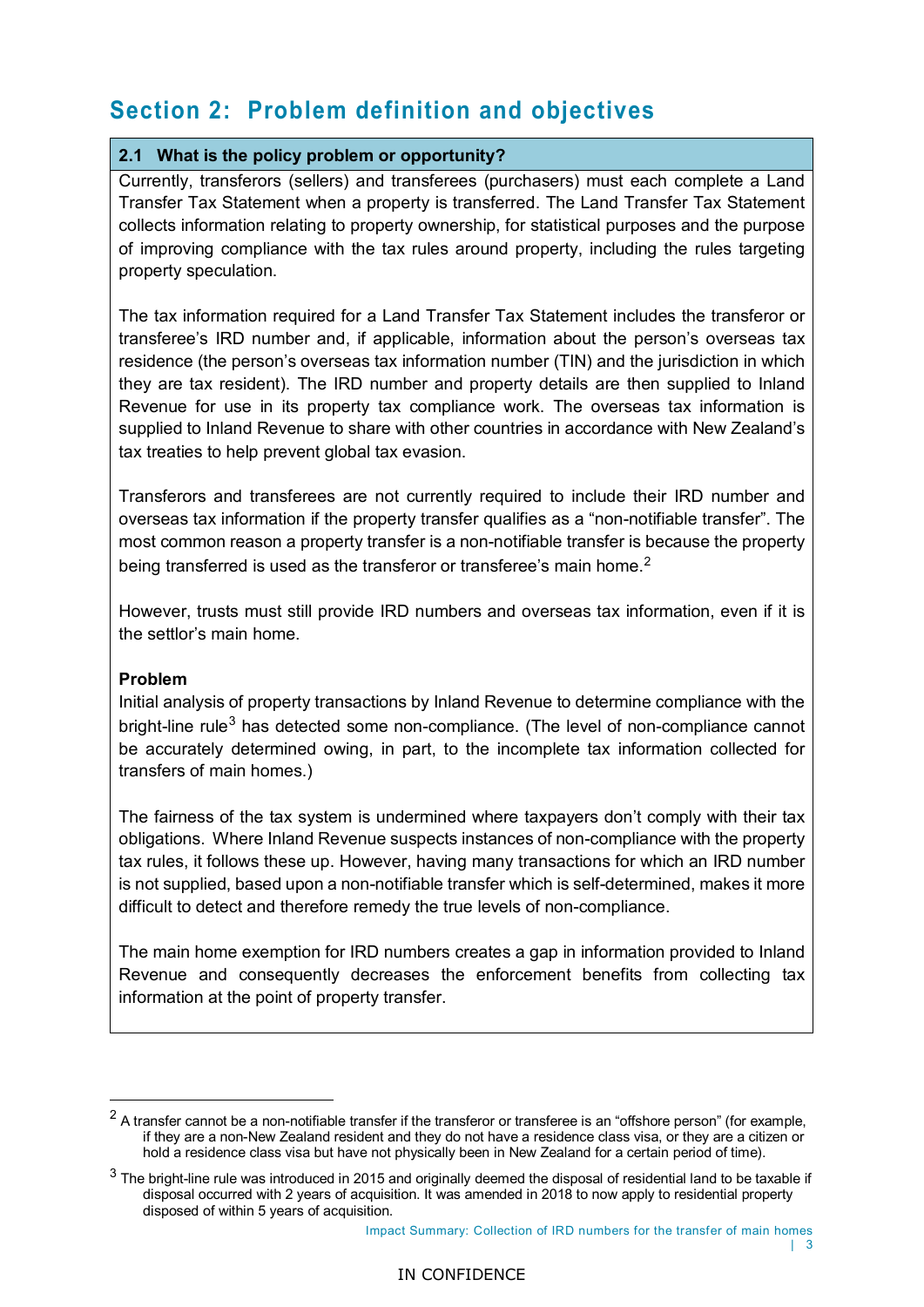The transfer of a property may be taxable even when a person acquired the property intending to use it as their main home. For example, the sale of these properties can be taxable if:

- The person changes their use of the property from being their main home to being an investment property or similar (and the sale is taxable under the bright-line test or other land-sale rules).
- The person engages in a regular pattern of selling main homes (for example, habitual renovators).

Not requiring IRD numbers for people's main homes means Inland Revenue does not have visibility of these situations and means Inland Revenue is unable to obtain a full picture around overall compliance with, and ability to enforce, the property tax rules.

The exemption from providing information about the person's overseas tax residence means that the current rules are not as effective as they could be at deterring global tax evasion. It is well known internationally that the provision of TINs generally in third party reporting has a strong deterrent effect on tax evasion.

#### **2.2 Who is affected and how?**

The affected parties are property conveyancers and transferors and transferees of main homes. Property conveyancers would be required to include their clients' IRD numbers and any TINs on Land Transfer Tax Statements even if the property was or will be a client's main home. Transferees and transferors of main homes will need to ensure their IRD number and any TINs are provided to their property conveyancer.

#### **2.3 Are there any constraints on the scope for decision making?**

Due to the timelines we have been only been able to undertake limited consultation with external stakeholders. Therefore, we are unable to consider additional options stakeholders may have raised before seeking a Cabinet decision on the proposal.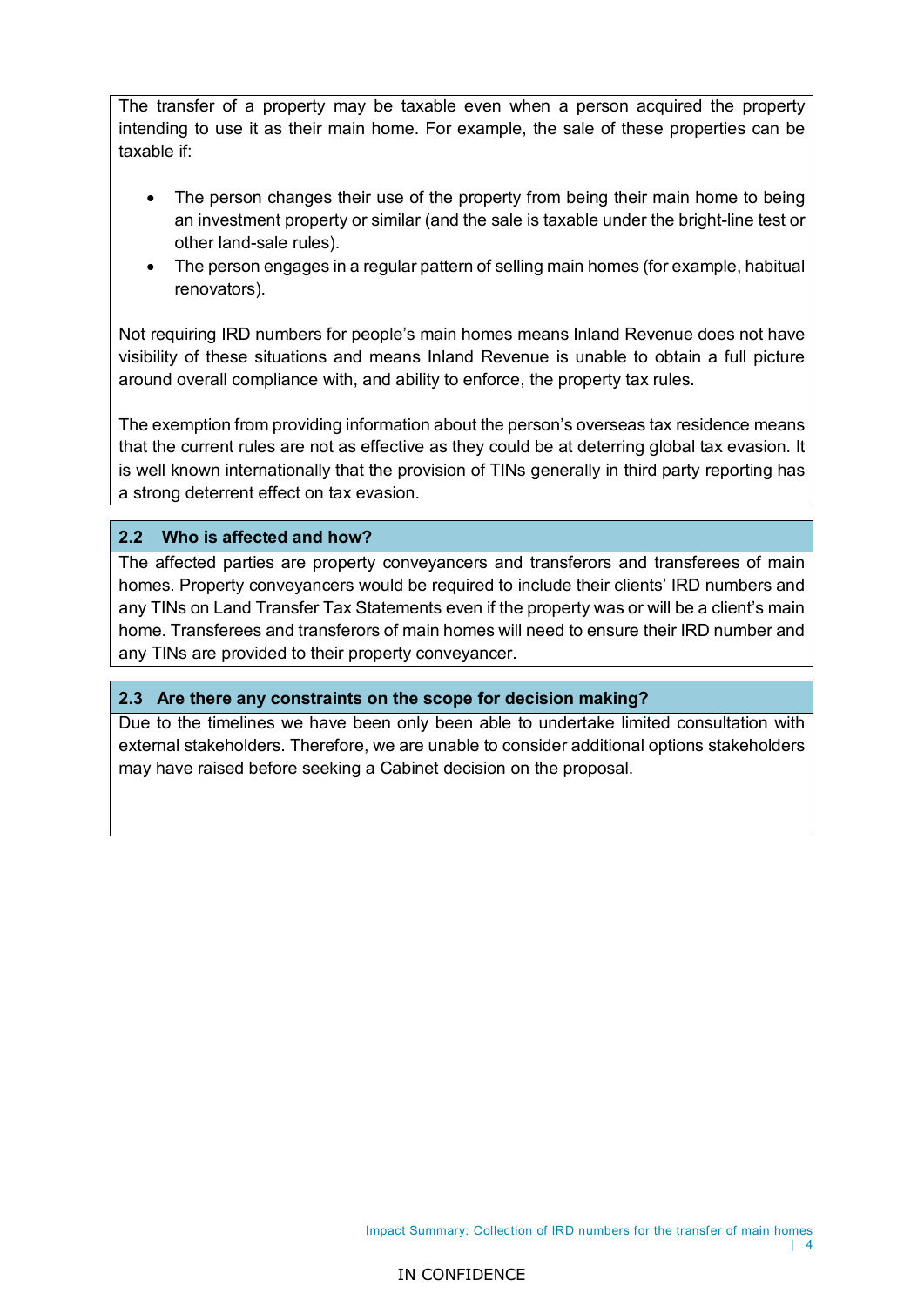# **Section 3: Options identification**

#### **3.1 What options have been considered?**

The following criteria have been used to assess the options:

- Enforcement the option should increase the effective enforcement of current tax rules relating to property transactions and help prevent non-residents from evading foreign tax on their transfer of New Zealand property.
- Compliance costs the option should not unnecessarily increase compliance costs for property conveyancers and transferees and transferors of properties.
- Administration costs the option should not unnecessarily increase administration costs for LINZ and Inland Revenue.

#### **Option 1: Status Quo**

Under the status quo, IRD numbers and overseas tax information (TINs and country of residence) are not required on the Land Transfer Tax Statement if the property was the transferor's main home or will be the transferee's main home.

#### **Option 2: Require IRD numbers and TINs to be provided on the Land Transfer Tax Statement with an indicator of whether the property was or will be a main home (proposed option).**

Under this option, IRD numbers and TINs would be required to be provided on the Land Transfer Tax Statement even if the property was or will be a main home. Under this option, transferees and transferors of property would still need to indicate on the Land Transfer Tax Statement whether the property was or will be a main home. However, it is intended to re-draft this test to make it simpler to apply than the existing "main home test".

This option would be the best from an enforcement perspective. The provision of IRD numbers on all property transactions means Inland Revenue will have visibility of situations in which a transaction may be taxable despite involving a main home. Furthermore, the requirement to provide an IRD number on the Land Transfer Tax Statement for main homes may have a deterrent effect on people who may be considering tax evasion through property.

Requiring the provision of TINs when transferring main homes without exemptions will help to ensure that data provided to treaty partners is easily available to be matched to the correct person.

The retention of an indicator on the Land Transfer Tax Statement for whether a property is a main home would allow Inland Revenue to identify taxpayers who should be sent follow up information and correspondence advising of property tax rules and those who are unlikely to have tax obligations arising from the property transfer.

This option would result in a slight increase in compliance costs relative to the status quo as property conveyancers would need to obtain their client's IRD number and any TINs and include these on the Land Transfer Tax Statement even if the property is a main home.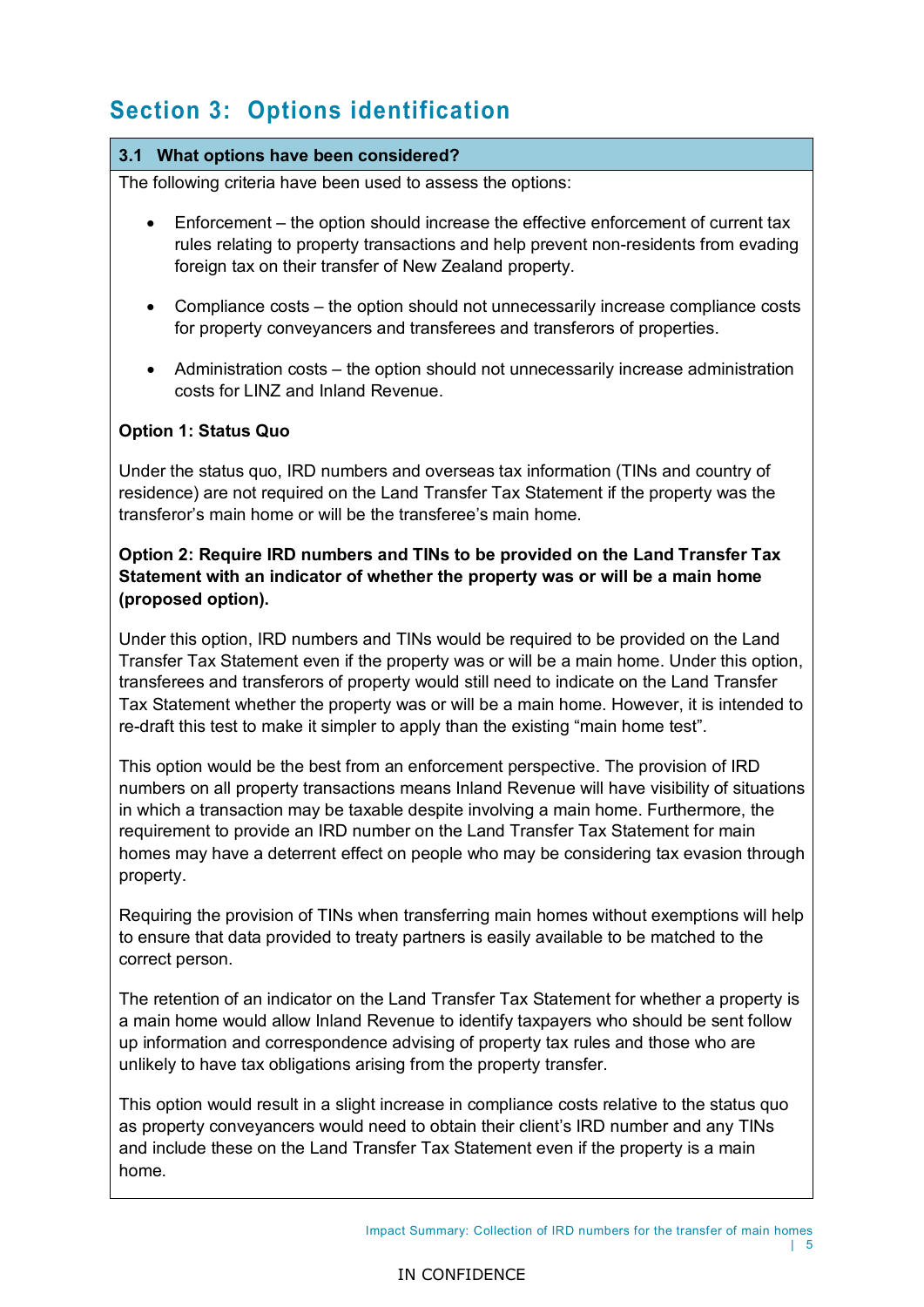The RIS that was prepared for the 2015 change commented in relation to this option that: "*The actual compliance costs likely to be imposed by the proposal have not been accurately determined, but are not expected to be high given that identity verification information is already supplied to LINZ. A conveyancer is likely to spend an additional 1-5 minutes entering information into Landonline, resulting in an additional cost of between \$4 and \$20 for purchaser and seller*." We do not have further information to suggest whether or not this assessment was correct.

In the year ended 30 June 2018 there were 179,178 property transfers. Since the Land Transfer Tax Statement was introduced until 28 February 2019 the main home exemption has been claimed by transferors 27% of the time and by transferees 37% of the time.

While this option would increase compliance costs for the 27% of transferors and 37% of transferees who claim the main home exemption (and their respective conveyancers), the provision of IRD numbers or overseas tax information is not an onerous compliance cost. We expect that the vast majority of individuals who own, or will own homes, will already have an IRD number, and be able to find it out relatively simply. Furthermore, the provision of IRD numbers is already required in many other situations such as when a person starts a new job, opens a bank account or switches KiwiSaver provider. Likewise, for homeowners who have a tax residence in another country, and who are not offshore persons, the provision of their TIN and country of tax residence is not expected to be an onerous compliance cost given that this information is now required in other circumstances when dealing with financial institutions (e.g. in order to open a New Zealand bank account).

However, there is a risk that as IRD numbers and overseas tax information would be required in more circumstances there may be an increase in instances of property transfers being held up owing to this information not being provided.

This option would result in a one-off increase in administration costs for Inland Revenue and LINZ compared to the status quo. These include updating relevant forms, changes to Landonline<sup>[4](#page-5-0)</sup> and slight modifications to the data interface between LINZ and Inland Revenue. Inland Revenue may also need to make some minor system changes to enable more efficient use of the data for compliance purposes.

The increased volume of IRD numbers provided will have a corresponding increase on the manual work required by Inland Revenue to correct any IRD numbers provided in error (which may involve checking with the conveyancer).

The option may also result in some small one-off administration costs for Statistics New Zealand related to updating systems to handle the changes to the Land Transfer Tax Statement. Inland Revenue and Statistics New Zealand may also need to alter the interface used to transfer some additional or altered Land Transfer Tax Statement information.

The total increase in administration costs from this option is not expected to be significant.

**Option 3: Require IRD numbers and TINs to be provided on the Land Transfer Tax Statement with no indicator of whether the property was or will be a main home.**

Impact Summary: Collection of IRD numbers for the transfer of main homes

<span id="page-5-0"></span> $^4$  Landonline is an online transaction centre where property professionals can securely search, lodge and update title dealings and survey data.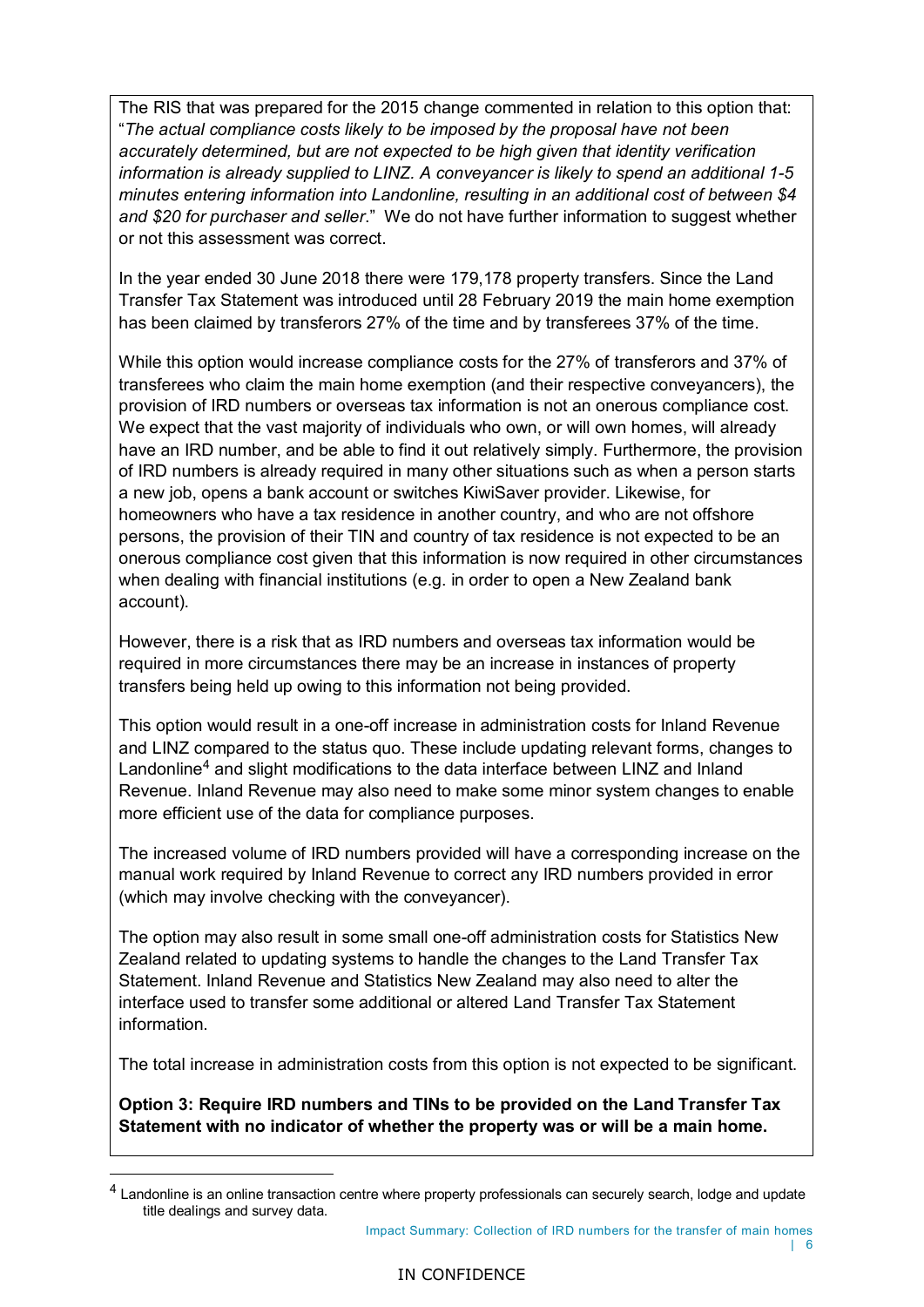Under this option, IRD numbers and TINs would be required to be provided on the Land Transfer Tax Statement even if the property was or will be a main home. However, unlike option 2, there would be no indicator on the form as to whether a property is or will be a main home.

While this option would likely be better from an enforcement perspective than the status quo, the lack of an indicator of whether a property was or will be a main home would make it difficult for Inland Revenue to distinguish between taxpayers who should be included in property compliance campaigns from those who are unlikely to have tax consequences under the property tax rules.

Like option 2, this option would result in a slight increase in compliance costs relative to the status quo as property conveyancers would need to obtain their client's IRD number and/or TIN and include this on the Land Transfer Tax Statement even if the property is a main home.

Where it is not clear whether a person's property is a main home, this option would likely reduce compliance costs slightly relative to the status quo as property conveyancers would not need to determine whether a property is a main home. While in many cases it will be obvious whether a property was or will be a main home, it can be difficult to determine in cases when a person owns multiple homes.

The administration costs of this option are comparable to option 2.

#### **3.2 Which of these options is the proposed approach?**

The proposed approach is option 2 as it would best enhance the effective enforcement of current tax rules relating to property. While this option would increase compliance and administration costs relative to the status quo, these increases in costs are likely to be low and are justified by the improvements to Inland Revenue's enforcement of tax rules relating to property.

The proposed approach is generally aligned with the Government's expectations for the design of regulatory systems. However, there has been limited opportunity for affected parties to comment on the proposal before it is formally proposed.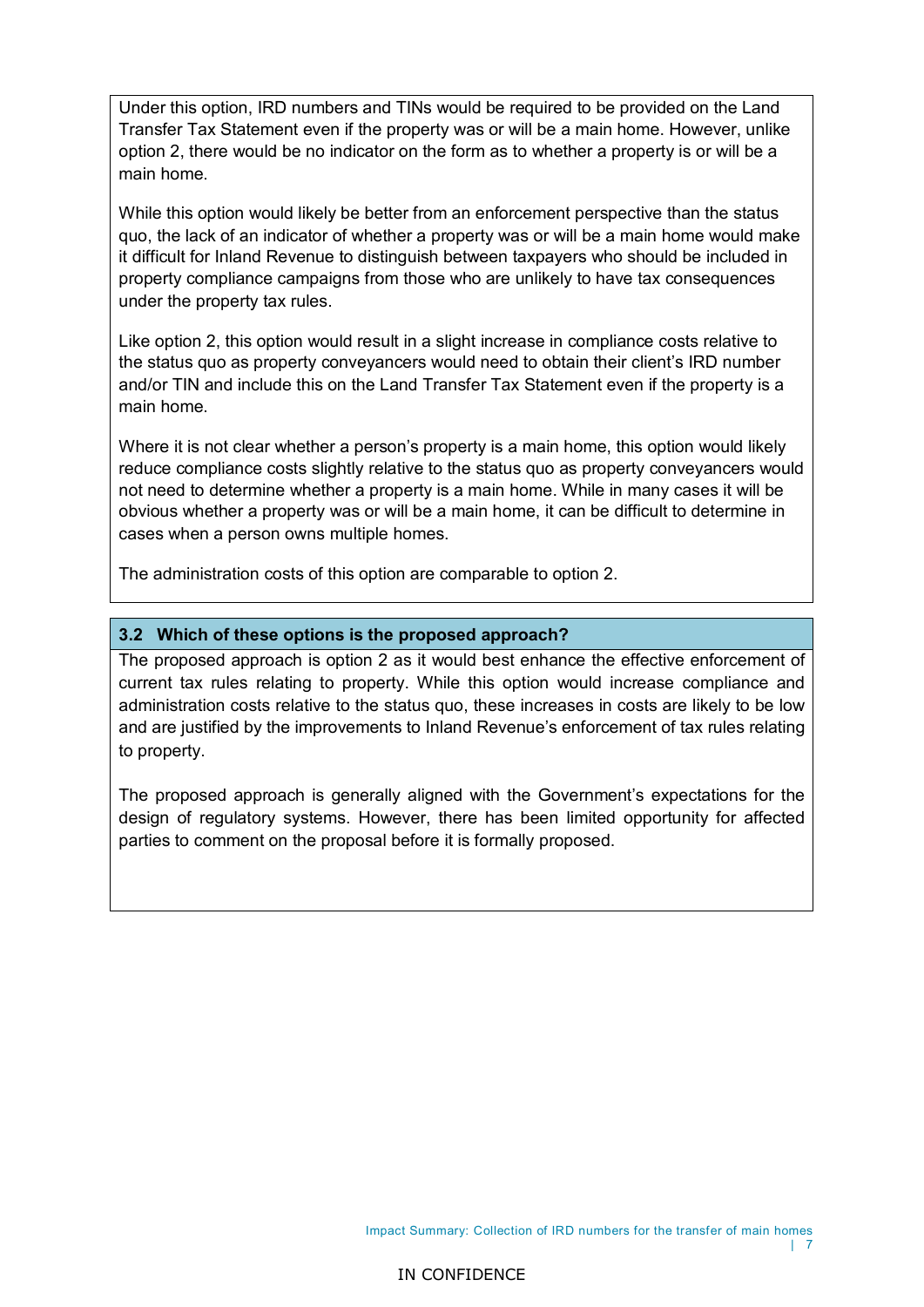# **Section 4: Impact Analysis (Proposed approach)**

|  | 4.1 Summary table of costs and benefits |  |  |  |  |
|--|-----------------------------------------|--|--|--|--|
|--|-----------------------------------------|--|--|--|--|

| <b>Affected parties</b><br><i>(identify)</i> | <b>Comment:</b> nature of cost or benefit (eg)<br>ongoing, one-off), evidence and<br>assumption (eg compliance rates), risks | <b>Impact</b><br>\$m present value, for<br>monetised impacts; high,<br>medium or low for non-<br>monetised impacts |
|----------------------------------------------|------------------------------------------------------------------------------------------------------------------------------|--------------------------------------------------------------------------------------------------------------------|

| Additional costs of proposed approach, compared to taking no action |                                                                                                                                                                                                                                                                                                                                   |     |  |  |  |
|---------------------------------------------------------------------|-----------------------------------------------------------------------------------------------------------------------------------------------------------------------------------------------------------------------------------------------------------------------------------------------------------------------------------|-----|--|--|--|
| Regulated parties                                                   | Small increase in on-going compliance<br>costs for conveyancers and transferees<br>and transferors of main homes due to the<br>requirement to include tax information on<br>the Land Transfer Tax Statement even if<br>the property is a main home.                                                                               | Low |  |  |  |
| <b>Regulators</b>                                                   | Small one-off administration costs for<br>Inland Revenue and LINZ related to<br>updating forms, Landonline and the data<br>interface between LINZ and Inland<br>Revenue, Small one-off administration<br>costs for Statistics New Zealand related<br>to updating systems to handle changes<br>to the Land Transfer Tax Statement. | Low |  |  |  |
| Wider<br>government                                                 | N/A                                                                                                                                                                                                                                                                                                                               | N/A |  |  |  |
| Other parties                                                       | N/A                                                                                                                                                                                                                                                                                                                               | N/A |  |  |  |
| <b>Total Monetised</b><br>Cost                                      |                                                                                                                                                                                                                                                                                                                                   | N/A |  |  |  |
| <b>Non-monetised</b><br>costs                                       |                                                                                                                                                                                                                                                                                                                                   | Low |  |  |  |

| Expected benefits of proposed approach, compared to taking no action |                                                                                                                                                                                |        |  |  |  |
|----------------------------------------------------------------------|--------------------------------------------------------------------------------------------------------------------------------------------------------------------------------|--------|--|--|--|
| Regulated parties                                                    | N/A                                                                                                                                                                            | N/A    |  |  |  |
| Regulators                                                           | Increase in the quality of data provided to<br>Inland Revenue leading to an increase in<br>Inland Revenue's ability to enforce tax<br>rules relating to property transactions. | Medium |  |  |  |
| Wider<br>government                                                  | N/A                                                                                                                                                                            | N/A    |  |  |  |
| Other parties                                                        | Increased ability of overseas tax<br>authorities to detect evasion, deterrence<br>of tax evasion.                                                                              | Low    |  |  |  |
| <b>Total Monetised</b><br><b>Benefit</b>                             |                                                                                                                                                                                | N/A    |  |  |  |
| Non-monetised<br>benefits                                            |                                                                                                                                                                                | Medium |  |  |  |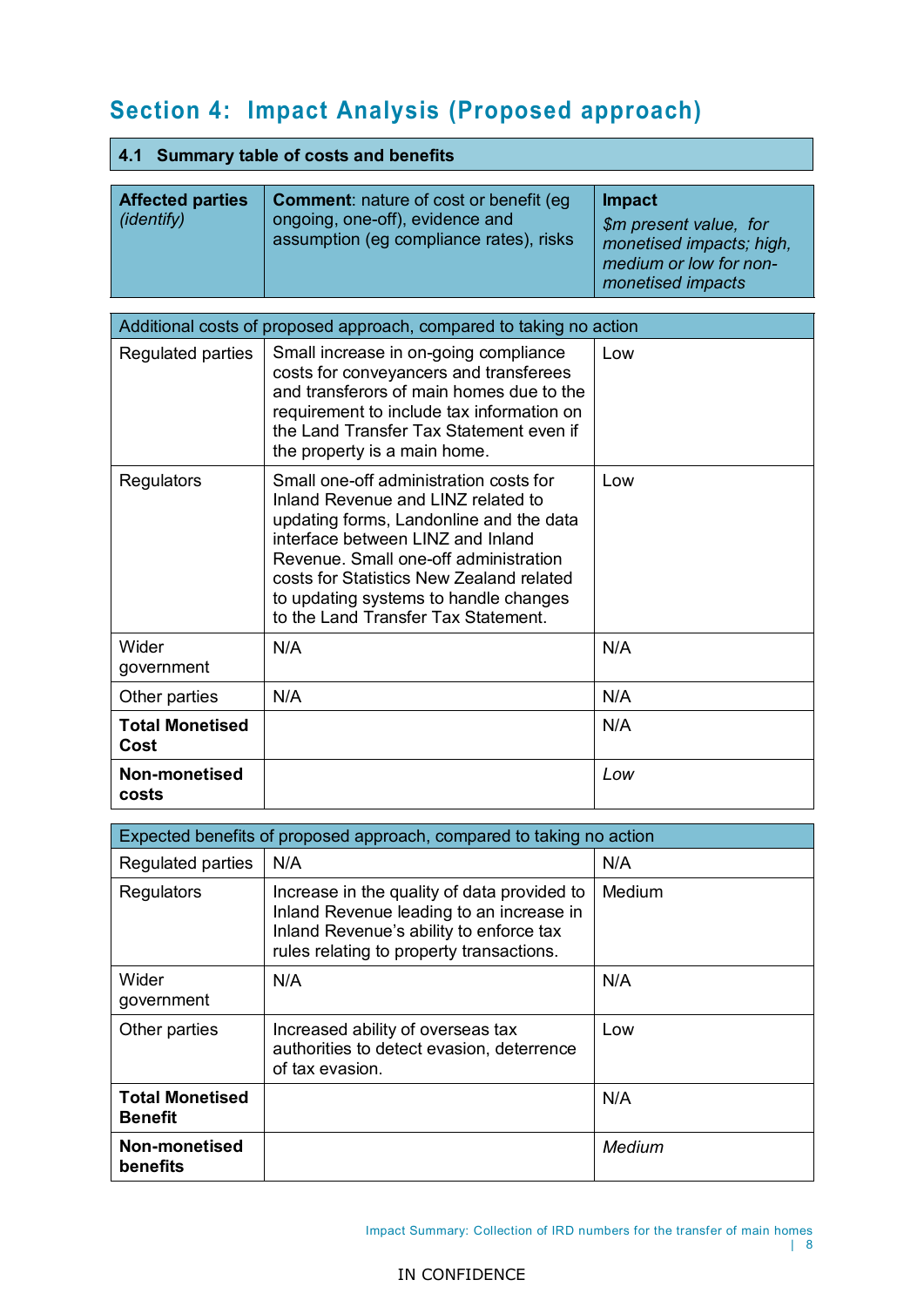#### **4.2 What other impacts is this approach likely to have?**

There might be a small increase in the data quality available to Statistics New Zealand due to Inland Revenue's improved ability to verify data that has been provided. Acquiring IRD numbers for more transferors and transferees may also improve the ability for additional data to be linked to information gathered from Land Transfer Tax Statements to provide further statistical insights.

We do not anticipate that the proposed approach would have any other impacts.

### **Section 5: Stakeholder views**

#### **5.1 What do stakeholders think about the problem and the proposed solution?**

The Government decided to implement the Tax Working Group's recommendation as soon as possible. Limited consultation on this proposal has been undertaken on the proposed approach owing to these timelines.

Feedback from stakeholders has been mixed but all acknowledged the rationale for removing the main home exemption.

One stakeholder commented that the proposal would be an improvement on the current process by moving towards a standardised approach for transfers. Another stakeholder commented that the proposal would provide Inland Revenue with richer data on which to enforce the brightline property rules.

One stakeholder noted that the current rules had bedded down and that there would be some compliance cost for conveyancing lawyers having to explain the change to clients who would now have to provide their IRD number. They commented that the increase in the number of IRD numbers received would also increase the compliance costs and time involved by Inland Revenue and lawyers to validate and correct any errors in the IRD numbers provided.

One stakeholder commented that given the proposal requires more people to provide IRD numbers, this process should be simplified as much as practicable. Two stakeholders also commented that it would be desirable to have the current forms streamlined.

A number of submissions were received when the requirement to provide IRD numbers to LINZ as part of the land registration process, but with an exemption for the main home, was being considered in 2015 by the Finance and Expenditure Select Committee (FEC). Several submitters to FEC commented that the exemption from providing IRD numbers and overseas tax information for transfers of main homes was problematic. Reasons for this lack of support were that it would increase complexity of the rules and reduce the usefulness of the information for Government. No submitters to the 2015 Bill expressed support for the exemption from providing tax information for transfers of main homes.

The proposed option would address those submitters' concerns that the exemption for transfers of main homes reduces the usefulness of the information for Government. It would address submitters' concerns around the complexity of the rules to some degree, as the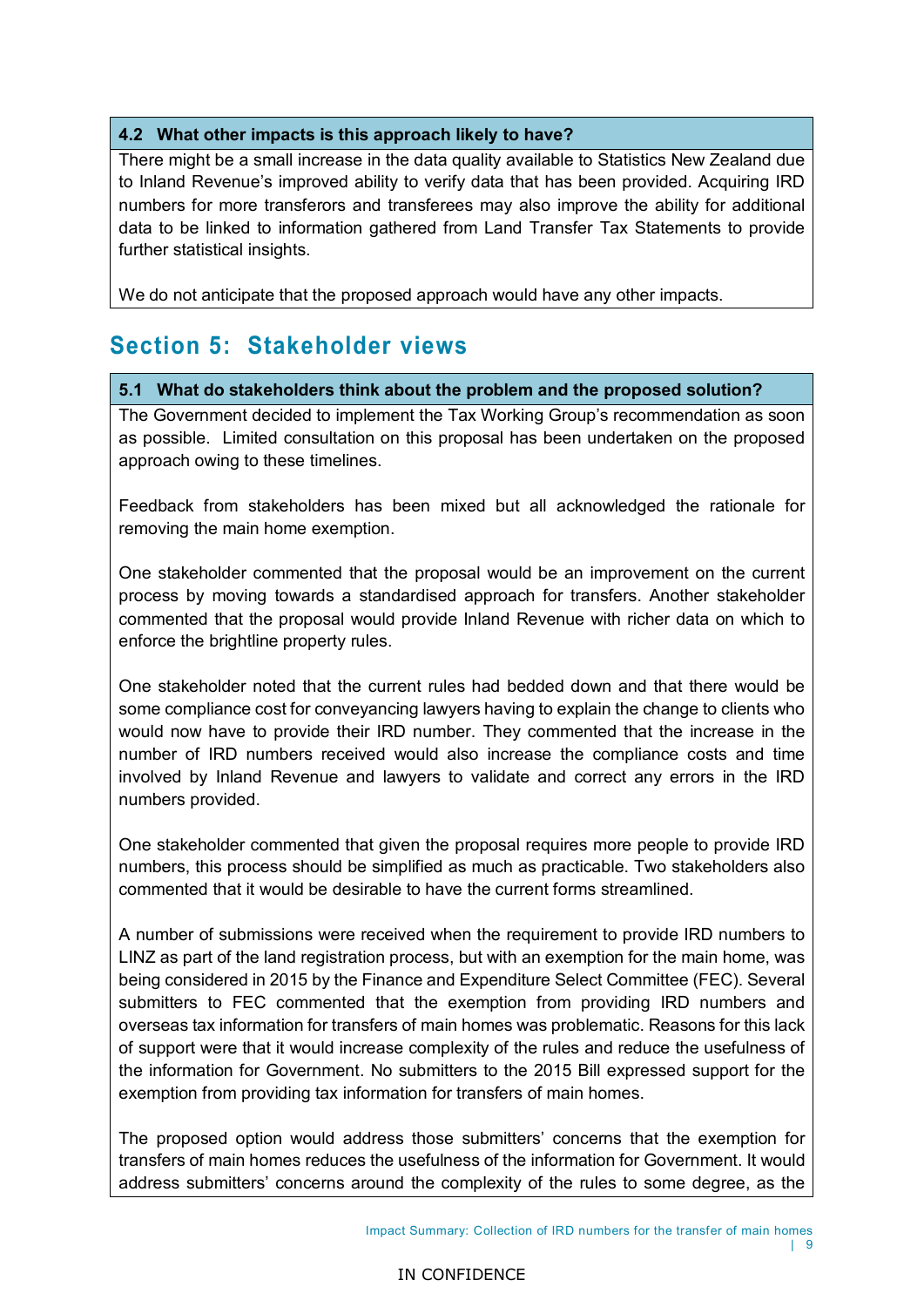main home indicator is intended to be less complex than the current question relating to whether a property is a main home.